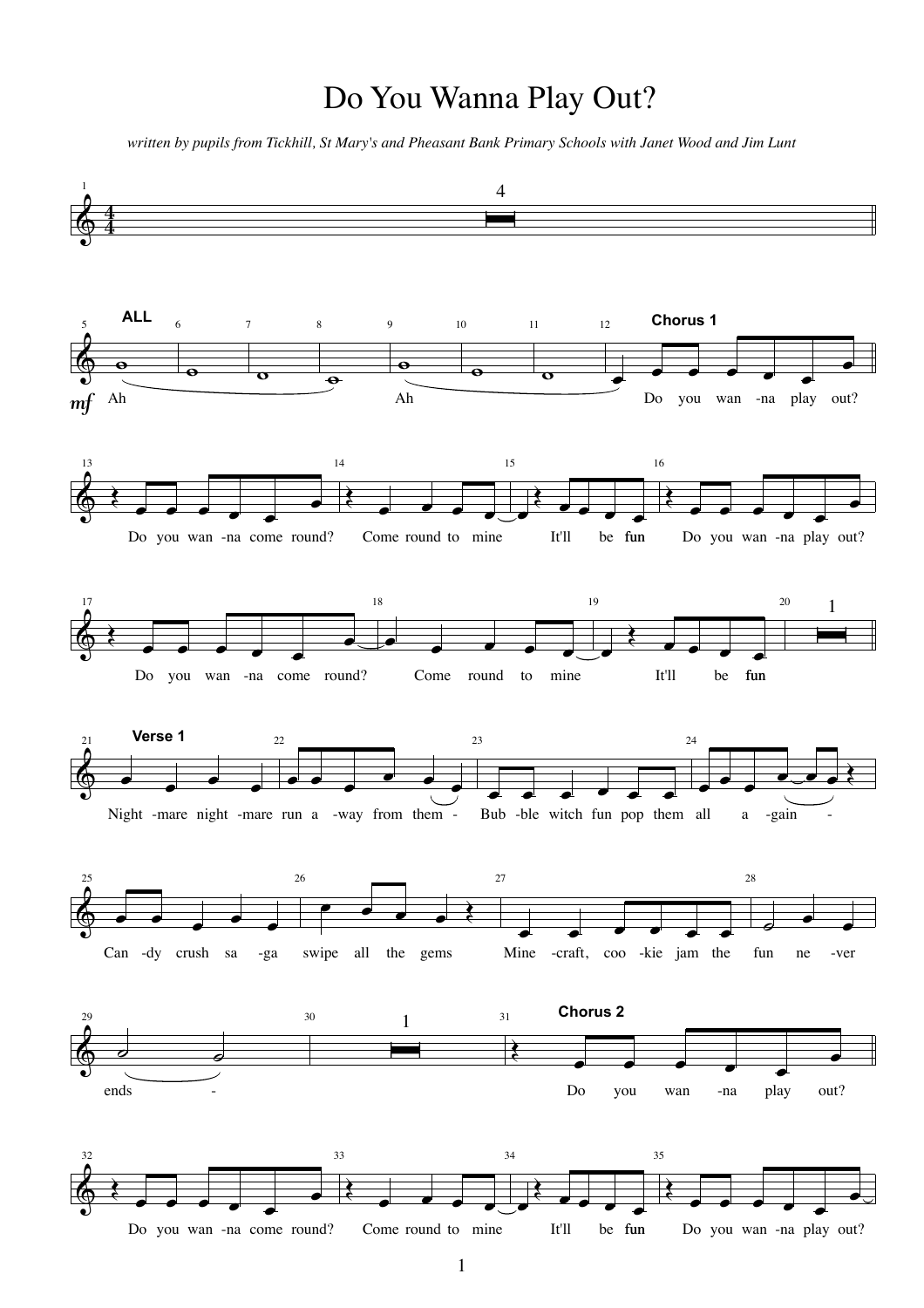













he

 $-si$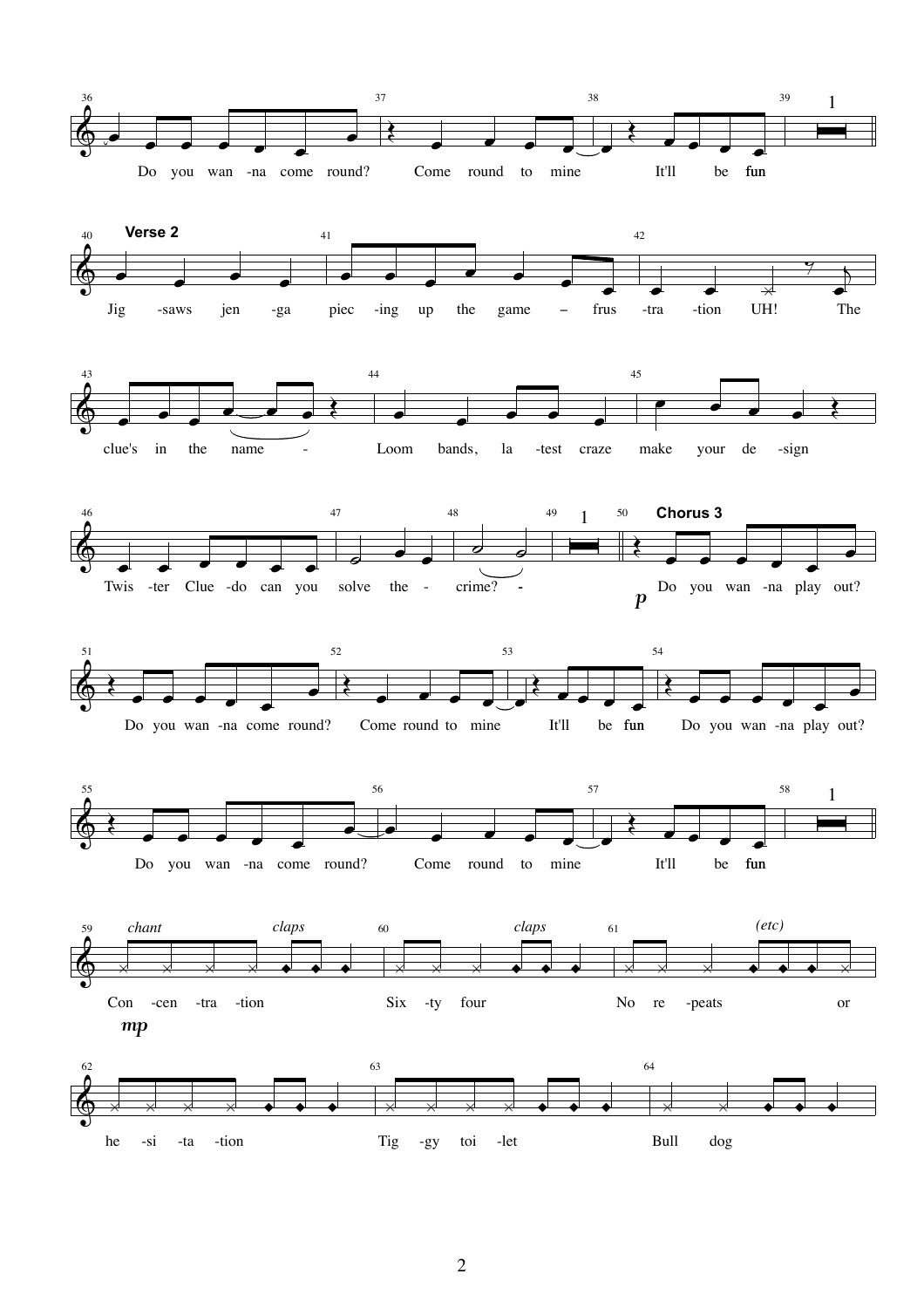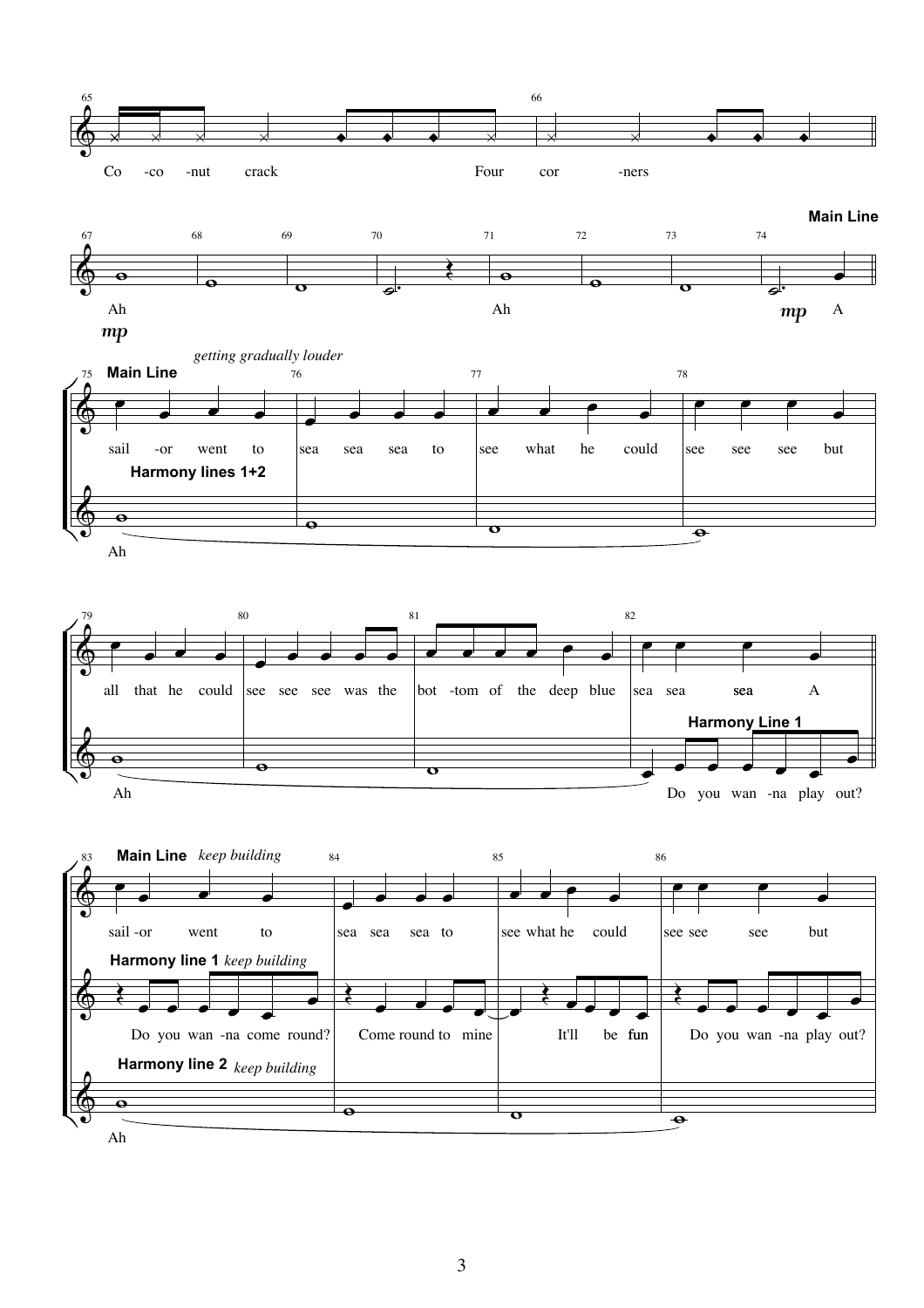

Do you wan -na come round? Come round to mine be fun

Do you wan -na play

out?